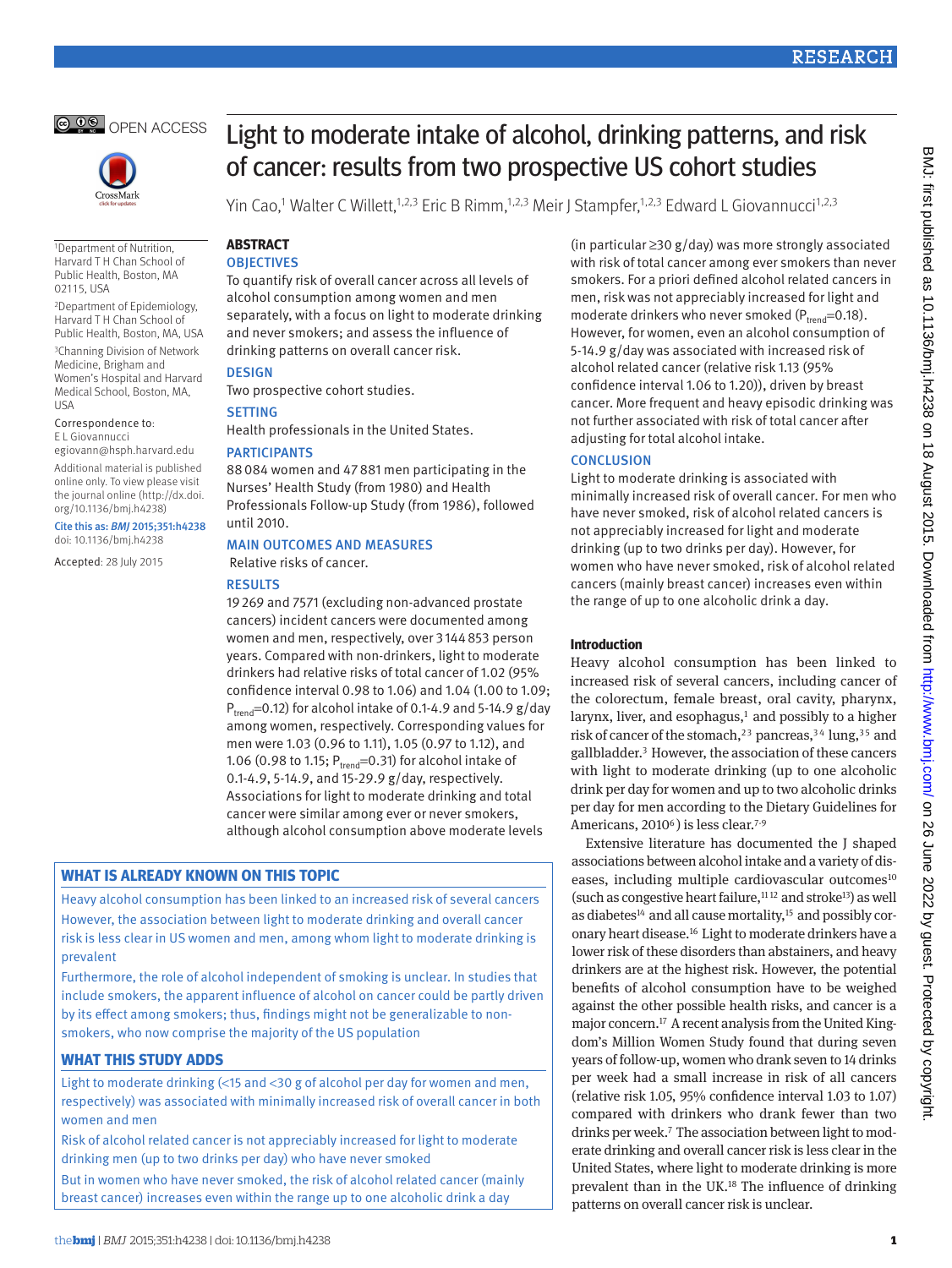Although the relation between alcohol and cancer has been extensively studied, the role of alcohol independent of smoking has not been settled. Two aspects are particularly important to consider. Firstly, high alcohol drinkers are more likely to smoke—a very strong risk factor for cancer—and although smoking has been adjusted for in analyses, residual confounding may exist.[19](#page-7-17) [20](#page-7-18) Secondly, smoking is the major risk factor for most alcohol related cancers,<sup>21,[22](#page-7-20)</sup> apart from female breast cancer. Thus, in studies that include smokers, the apparent influence of alcohol on cancer could be partly driven by its effect among smokers, and findings might not be generalizable to non-smokers, who now make up the majority of the population.<sup>23</sup>

To address these questions, we aimed to evaluate the association of alcohol consumption—including quantity (in particular light to moderate intake), frequency, and heavy episodic drinking—with risk of cancer in two large cohort studies of US women and men. In addition, we aimed to determine the dose-response relation of alcohol and cancer among never smokers, which would be particularly informative for the general public.

#### **Methods**

#### Study population

We used two ongoing prospective US cohort studies; the Nurses' Health Study (NHS), including 121 700 female nurses aged 30-55 years at enrolment in 1976, and the Health Professionals Follow-up Study (HPFS), including 51 529 male health professionals aged 40-75 years at enrolment in 1986. Participants were mailed questionnaires at enrolment and two years thereafter to collect data for demographics, lifestyle factors, medical history, and disease outcomes, and reported updates in dietary intake every four years. The follow-up rates in both cohorts were greater than 90%. The study protocol was approved by the institutional review boards of the Harvard T H Chan School of Public Health and Brigham and Women's Hospital.

#### Assessment of alcohol consumption

Information on alcohol consumption was first collected in 1980 in NHS and 1986 in HPFS when participants completed a semiquantitative food frequency questionnaire and reported their average frequency of consumption of specific food and beverage items during the previous 12 months. Alcohol consumption (in grams per day) was calculated as the sum of the daily number of drinks multiplied by the average alcohol content per type of alcoholic beverage (12.8 g of alcohol per 12 oz serving (355 mL) of beer, 11.3 g per 12 oz of light beer, 11.0 g per 4 oz (118 mL) of wine, and 14.0 g per standard serving (44 mL) of liquor). The portion size for red and white wine was increased to 5 oz (148 mL) in 2006, and alcohol content was adjusted to reflect the changes. Alcohol intake measured by the food frequency questionnaire was highly correlated with intake calculated from detailed food diaries completed by 173 women and 136 men (Spearman correlation coefficient =0.90 for women, 0.86 for men), and correlated with high density lipoprotein levels.<sup>24</sup> Data for current alcohol consumption were updated in

1984 and 1986 in NHS, and every four years from 1986 to 2006 in both cohorts. We calculated the cumulative average alcohol intake by averaging alcohol consumption over time from 1980 for NHS and 1986 for HPFS to the current questionnaire cycle and updating data when information on alcohol consumption was updated.

Analyses on drinking frequency began with the 1988 questionnaire in NHS and 1986 questionnaire in HPFS when participants were first asked the usual number of days when alcohol was consumed in a typical week. Analyses on heavy episodic drinking started from 1988 when participants were asked the largest number of alcoholic drinks consumed in one day in a typical month (0, 1-2, 3-5, 6-9, 10-14, or ≥15). The drinking frequency question was updated in 1996, 2000, and 2004 in NHS; and updated in 1988, 1998, and every two years from 2002 in HPFS. The assessment of heavy episodic drinking was updated in 1988, 1996, 2000, and 2004 in NHS; and updated in 1992, 1996, and every two years from 2004 in HPFS.

#### Ascertainment of cancer

In each cohort, participants reported cancer and other disease endpoints in biennial questionnaires. Researchers obtained permission from the study participants to obtain their medical records and pathological reports and abstracted the information on anatomical location, stage, and histological type of the cancer. Confirmed cancers were defined according to ICD-9 (international classification of diseases, 9th revision).

## Statistical analysis

We excluded participants with cancer, implausible energy intakes (reported as <600 or >3600 kcal/day for women, and <800 or >4200 kcal/day for men; 1 kcal=4.18 kJ), or missing alcohol intake at baseline. As the main analysis, we examined cumulative average consumption of alcohol (0, 0.1-4.9, 5-14.9, 15-29.9, 30-44.9, ≥45 g/day) in relation to risk of any type of cancer. Most prostate cancer detected through prostate specific antigen screening is indolent; therefore, we only included participants with advanced or lethal prostate cancer. This group was defined as participants with regionally invasive or metastatic prostate cancer at diagnosis (stages ≥T3b, N1, or M1), or who developed metastases or died from prostate cancer during follow-up.

Person years of follow-up accrued from the date of return of the 1980 questionnaire in NHS and 1986 questionnaire in HPFS until either the date of diagnosis of any type of cancer, death, or the end of follow-up (June 2010 for NHS and January 2010 for HPFS), whichever came first. We used Cox proportional hazards models with time varying alcohol consumption and covariates to compute hazard ratios as estimates for age adjusted and multivariable adjusted relative risks and 95% confidence intervals. To control as finely as possible for confounding by age, calendar time, and any possible two way interactions between these two time scales, we stratified the analysis jointly by age in months at start of follow-up and calendar year of the current questionnaire cycle. The time scale for the analysis was months since the start of the current questionnaire cycle, which is equivalent to age in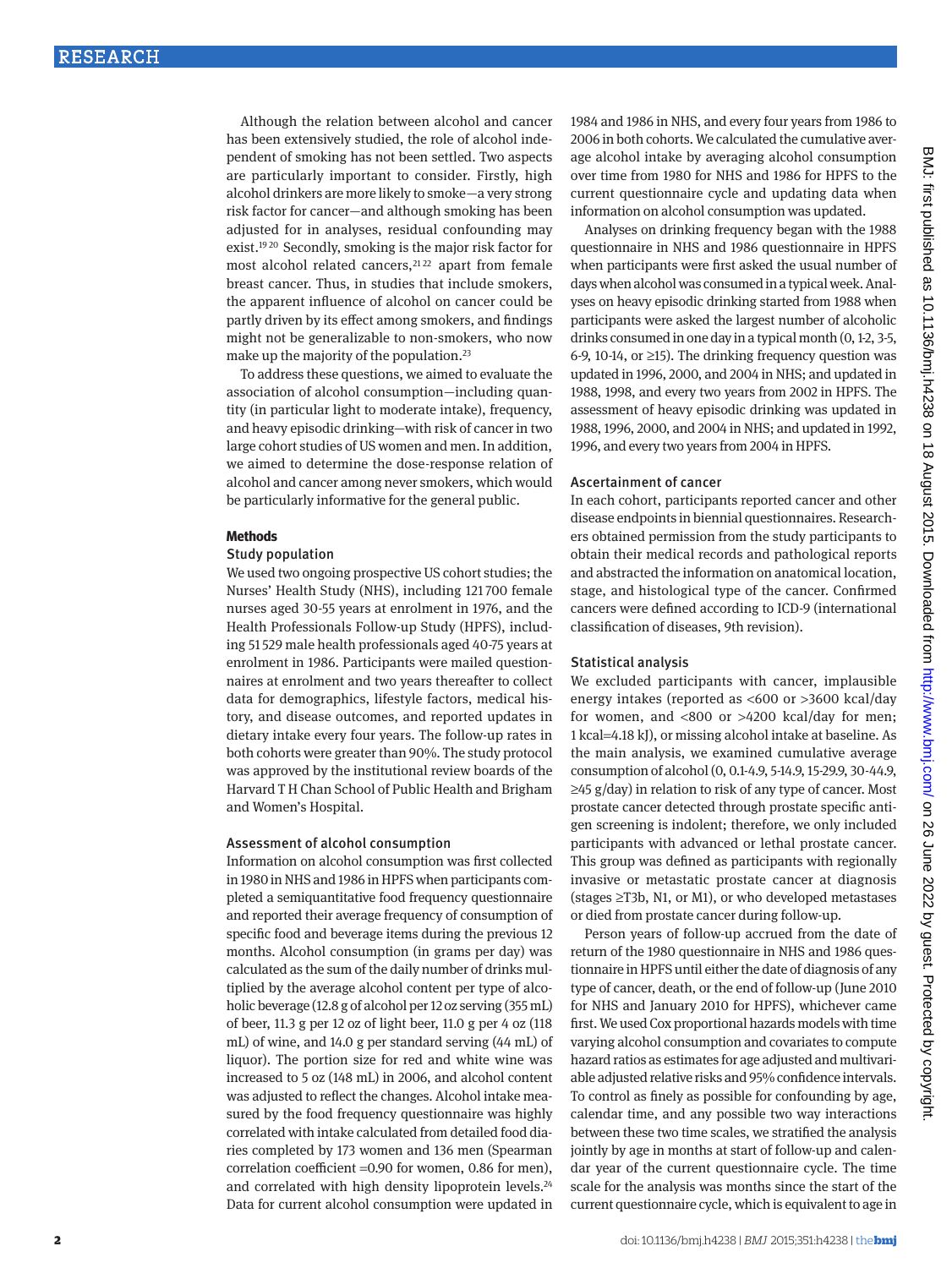months because of the way we structured the data and formulate the model for analysis.

Departures from the proportional hazards assumption was tested by likelihood ratio tests comparing models with and without the interaction terms of age or calendar time by categories of alcohol consumption. We found no significant violation of the proportionality assumption (P>0.05 for all tests). In addition to risk of total cancer, we also investigated the association with alcohol related cancers (cancer of the colorectum, female breast, oral cavity, pharynx, larynx, liver, and esophagus), as defined by the International Agency for Cancer Research,<sup>[1](#page-7-0)</sup> and other cancer sites. We adjusted for the following characteristics:

- Race (white *v* non-white)
- Height (continuous)
- • Body mass index (by quintiles)
- • Family history of cancer (yes *v* no)
- • Physical exam (yes *v* no)
- History of colonoscopy or sigmoidoscopy (yes *v* no)
- • Smoking (pack years in the following categories: never smoker, 1-4.9, 5-19.9, 20-39.9, ≥40)
- Leisure time physical activity (metabolic equivalent of task hours per week; by quintiles)
- • Regular use of aspirin (yes *v* no)
- • Current use of multivitamin (yes *v* no)
- Total energy intake (by quintiles)
- Red and processed meat intake (by quintiles).

We also adjusted for the prostate specific antigen test (yes *v* no) among men, and menopause status (premenopause or postmenopause), postmenopausal hormone use (never, past, or current), and use of mammograms (yes *v* no) among women.

To capture potential confounding by diet, we adjusted for the alternate health eating index (AHEI) 2010[.25](#page-7-23) The index features higher consumption of vegetables (excluding potatoes), whole fruit, whole grains, nuts and legumes, long chain omega 3 fatty acids, and polyunsaturated fat; lower consumption of sugar sweetened beverages, red or processed meat, sodium, and trans fats; and moderate alcohol consumption. Dietary adherence to the AHEI 2010 has been associated with a reduced risk of cardiovascular disease, diabetes, and cancer[.26](#page-7-24) In the present analysis, a modified AHEI 2010 without alcohol consumption was used. All variables including alcohol consumption variables (apart from race and height) were updated from follow-up questionnaires and considered as time varying covariates in the Cox models.

We performed tests for linear trends using alcohol consumption as a continuous variable. In addition to evaluating the trend across all levels of alcohol intake, we also restricted intake to less than 15 g/day for women and less than 30 g/day for men, to evaluate the trend within light to moderate alcohol consumption. We used restricted cubic splines to non-parametrically examine the possible non-linear relation between alcohol consumption and risk of cancer or alcohol related cancer. To test for non-linearity, we used the likelihood ratio test, which compared the model with only the linear term to the model with the linear and cubic spline terms. We also examined whether the associations between alcohol and cancer differed by age (<65 years *v* ≥65 years), body mass index (<25 *v* ≥25), family history of colorectal cancer or female breast cancer (yes *v* no), current use of multivitamin (yes *v* no), regular use of aspirin (yes *v* no), dietary adherence to AHEI 2010 (median value or over *v* less than median value), and smoking history (never *v* ever). Tests for interaction were performed using likelihood ratio tests.

For drinking patterns, we evaluated the association between frequency of drinking, as indicated by how many days alcohol was consumed in a typical week (0, 1-2, 3-4, 5-6, 7); heavy episodic drinking, as assessed by the largest number of alcoholic drinks consumed in one day in a typical month  $(0, 1-2, 3-5, \geq 6)$ ; and risk of cancer. Tests for linear trends were performed using frequency of drinking as a continuous variable, and the median of each category of heavy episodic drinking as a continuous variable.

There were concerns that former heavy drinkers before the initiation of the cohorts may be included in the reference group. Therefore, we conducted sensitivity analyses excluding participants who reported no alcohol intake at baseline but greatly decreased their alcohol intake in the previous 10 years (2922 women, 6406 men). We also conducted analyses including all the non-advanced prostate cancers to the total of all cancers. We evaluated the association between baseline alcohol consumption (1980 in NHS and 1986 in HPFS) and risk of cancer. All analyses were performed using SAS version 9.3, with a two sided significance of P<0.05.

#### Patient involvement

No patients were involved in setting the research question or the outcome measures, nor were they involved in the design and implementation of the study. There are no plans to involve patients in dissemination.

#### **Results**

During up to 30 years of follow-up of 88084 women and 47881 men, 19269 and 7571 incident cancers were diagnosed, respectively. Median consumption of alcohol was 1.8 g/day in women and 5.6 g/day in men at baseline (1980 in NHS and 1986 in HPFS). Abstainers or heavy drinkers were less likely than light and moderate drinkers to have had a regular physical exam and be screened for colorectal, prostate, or breast cancer (table 1). They also engaged in fewer physical activities and had lower AHEI 2010 dietary scores. Heavy drinkers were more likely to be ever smokers, and had higher pack years of smoking.

Overall, alcohol consumption was significantly associated with increased risk of cancer, for both women ( $P_{trend}$ <0.001) and men ( $P_{trend}$ =0.006; table 2). Non-parametric regression curves suggested that the dose-response relation were linear (P for curvature=0.79 for women and 0.75 for men), and that the increased risk of cancer appear to be significant at lower levels of alcohol consumption in women than in men (fig 1).

Compared with non-drinkers, relative risks of total cancer for light to moderate drinkers were 1.02 (95% confidence interval 0.98 to 1.06) and 1.04 (1.00 to 1.09)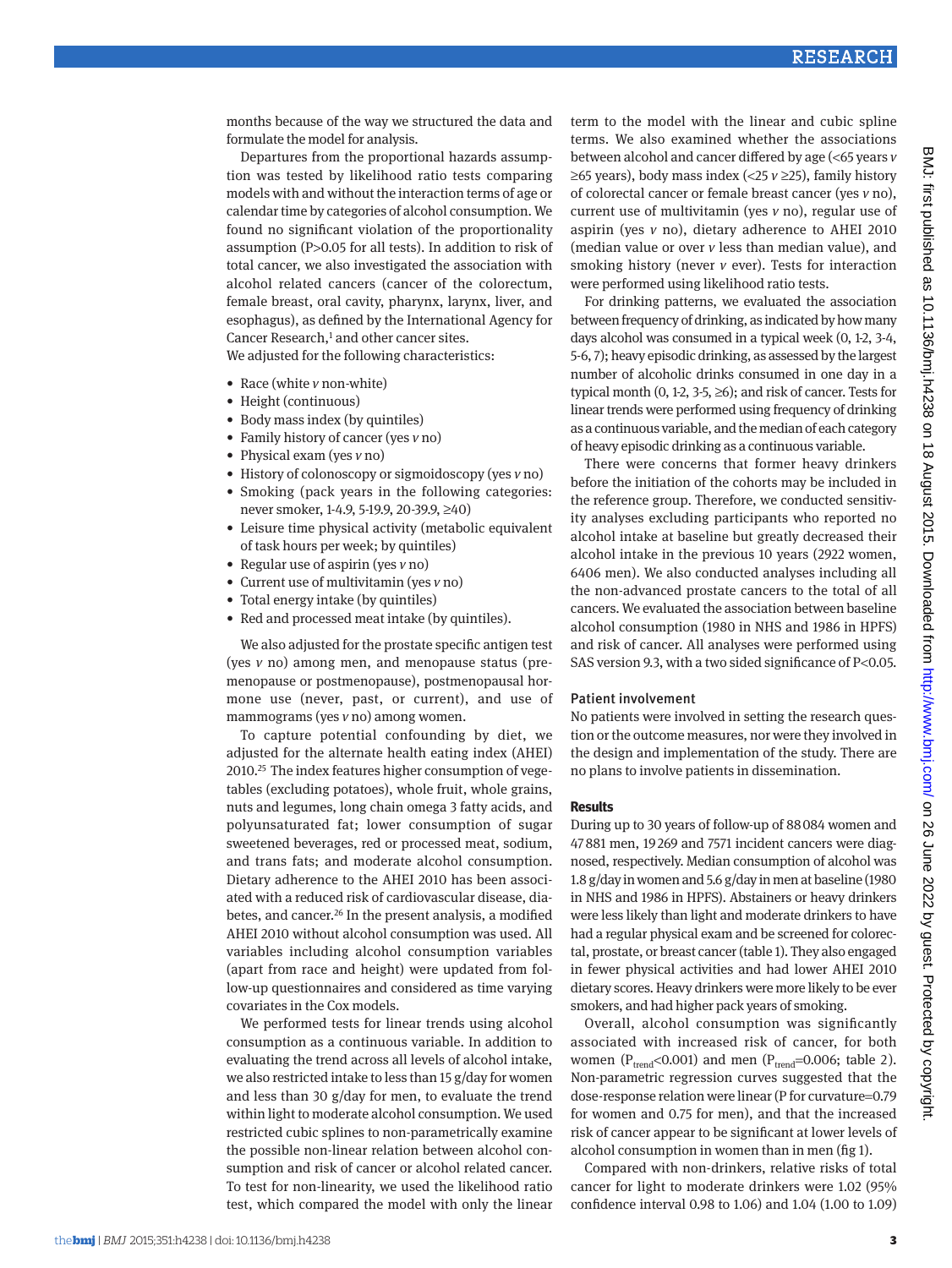#### Table 1 | Age standardized characteristics of person years according to alcohol consumption (Nurses' Health Study 1980-2010, Health Professionals Follow-up Study 1986-2010)

|                                                            | Cumulative average consumption of alcohol (g/day) |             |             |             |             |             |  |  |
|------------------------------------------------------------|---------------------------------------------------|-------------|-------------|-------------|-------------|-------------|--|--|
| Characteristic                                             | $\mathbf{0}$                                      | $0.1 - 4.9$ | $5-14.9$    | $15 - 29.9$ | $30 - 44.9$ | $\geq 45$   |  |  |
| Women                                                      |                                                   |             |             |             |             |             |  |  |
| Age (years)*                                               | 58.3 (11.1)                                       | 59.7 (10.8) | 59.2 (10.7) | 60.1(10.5)  | 58.8 (10.3) | 58.0 (9.9)  |  |  |
| White (%)                                                  | 96                                                | 98          | 98          | 99          | 99          | 99          |  |  |
| Family history of cancer (%)                               | 34                                                | 38          | 38          | 37          | 34          | 33          |  |  |
| Height (cm)                                                | 163(6)                                            | 164(6)      | 164(6)      | 164(6)      | 164(6)      | 164(6)      |  |  |
| Body mass index                                            | 26.2(5.2)                                         | 25.6(4.7)   | 24.3(3.8)   | 23.9(3.6)   | 24.0(3.8)   | 24.0(3.9)   |  |  |
| Postmenopause (%)                                          | 74                                                | 75          | 75          | 76          | 77          | 77          |  |  |
| Current hormone therapy use (%)                            | 25                                                | 30          | 32          | 33          | 27          | 24          |  |  |
| Physical examination in past 2 years (%)                   | 68                                                | 74          | 73          | 74          | 68          | 65          |  |  |
| History of colonoscopy or sigmoidoscopy (%)                | 31                                                | 37          | 36          | 36          | 32          | 30          |  |  |
| Mammogram in past 2 years (%)                              | 66                                                | 74          | 75          | 76          | 68          | 64          |  |  |
| Regular aspirin use (%)                                    | 39                                                | 41          | 43          | 45          | 46          | 44          |  |  |
| Current use of multivitamin (%)                            | 46                                                | 51          | 52          | 50          | 48          | 48          |  |  |
| Physical activity (MET h/week)                             | 13.5(16.5)                                        | 15.8 (17.7) | 18.0 (19.6) | 18.1(19.3)  | 15.7(18.3)  | 13.7(16.5)  |  |  |
| Never smoker (%)                                           | 63                                                | 47          | 34          | 25          | 19          | 18          |  |  |
| No of pack years among ever smokers                        | 25.0 (20.7)                                       | 21.9 (19.0) | 22.2 (19.1) | 26.1(20.8)  | 33.4 (23.5) | 38.3 (25.6) |  |  |
| Calorie intake from sources other than alcohol (kcal/day)t | 1648 (463)                                        | 1653 (437)  | 1611 (437)  | 1586 (427)  | 1524 (430)  | 1555 (446)  |  |  |
| Red and processed meat in diet (no of servings/week)       | 7.0(4.1)                                          | 6.6(3.5)    | 6.6(3.5)    | 6.7(3.5)    | 7.2(3.8)    | 7.7(4.4)    |  |  |
| Alternate healthy eating index 2010#                       | 44.7 (10.0)                                       | 45.7(9.5)   | 46.3(9.2)   | 45.8(9.1)   | 43.5(9.1)   | 41.9(9.3)   |  |  |
| Men                                                        |                                                   |             |             |             |             |             |  |  |
| Age (years)*                                               | 62.2(11.0)                                        | 62.6(11.0)  | 62.7(10.7)  | 63.3(10.6)  | 63.5(10.5)  | 63.0(10.2)  |  |  |
| White (%)                                                  | 87                                                | 89          | 91          | 92          | 93          | 93          |  |  |
| Family history of cancer (%)                               | 23                                                | 27          | 27          | 28          | 25          | 26          |  |  |
| Height (cm)                                                | 178(7)                                            | 178(7)      | 178(7)      | 179(7)      | 179(7)      | 179(7)      |  |  |
| Body mass index                                            | 25.9(3.8)                                         | 25.9(3.5)   | 25.7(3.3)   | 25.7(3.2)   | 25.7(3.2)   | 26.0(3.3)   |  |  |
| Physical examination in past 2 years (%)                   | 71                                                | 76          | 77          | 77          | 75          | 72          |  |  |
| History of colonoscopy or sigmoidoscopy (%)                | 42                                                | 52          | 52          | 53          | 48          | 44          |  |  |
| Prostate specific antigen test in past 2 years (%)         | 24                                                | 34          | 35          | 36          | 30          | 26          |  |  |
| Regular aspirin use (%)                                    | 35                                                | 39          | 42          | 46          | 46          | 44          |  |  |
| Current use of multivitamin (%)                            | 41                                                | 46          | 47          | 48          | 45          | 46          |  |  |
| Physical activity (MET h/week)                             | 26.7(29.2)                                        | 28.6 (27.7) | 31.9(28.9)  | 33.2 (30.6) | 30.1(29.1)  | 27.9(27.7)  |  |  |
| Never smoker (%)                                           | 64                                                | 54          | 45          | 35          | 27          | 23          |  |  |
| No of pack years among ever smokers                        | 26.6(20.7)                                        | 23.3(18.5)  | 22.4 (17.6) | 24.0 (18.0) | 29.1 (20.3) | 31.7(22.1)  |  |  |
| Calorie intake from sources other than alcohol (kcal/day)t | 1912 (579)                                        | 1891 (549)  | 1895 (545)  | 1915 (540)  | 1887 (547)  | 1910 (543)  |  |  |
| Red and processed meat in diet (no of servings/week)       | 6.2(4.8)                                          | 6.0(4.4)    | 6.3(4.3)    | 6.8(4.3)    | 7.5(4.7)    | 8.1(4.9)    |  |  |
| Alternate healthy eating index 2010#                       | 47.5 (10.8)                                       | 48.4 (10.2) | 48.6 (9.9)  | 47.9(9.5)   | 45.9 (9.5)  | 44.2(9.4)   |  |  |

MET h/week=metabolic equivalent of task hours per week.

\*All values other than age have been directly standardized to age distribution (in 5-year age group) of all the participants. Mean (SD) was presented for continuous variables. †1 kcal=4.18 kJ.

‡Without alcohol intake.

for alcohol intake of 0.1-4.9 and 5-14.9 g/day among women, respectively ( $P_{trend}$ =0.12). Corresponding values for men were 1.03 (0.96 to 1.11), 1.05 (0.97 to 1.12), and 1.06 (0.98 to 1.15) for alcohol intake of 0.1-4.9, 5-14.9, and 15-29.9 g/day ( $P_{trend}$ =0.31), respectively. Results were similar if we excluded non-drinkers at baseline (in 1980 for women and 1986 for men) who had greatly decreased their alcohol intake in the previous 10 years (web table S1), or non-advanced prostate cancers were included (web table S2), or baseline alcohol intake (in 1980 for women and 1986 for men) was evaluated instead of the cumulative average (web table S3). All alcohol beverage types showed an association suggesting that the ethanol but not other components of the beverages was the primary factor (web table S4).

The associations between light to moderate drinking and risk of total cancer were similar regardless of smoking history (never or ever smokers). However, alcohol consumption above moderate levels, in particular at

least 30 g/day ( $P_{interaction}$ =0.06 for women and 0.11 for men), was more strongly associated with risk of cancer among ever than among never smokers (web table S5, web figs S1 and S2). Joint analysis of alcohol intake and smoking suggested that, compared with alcohol, smoking was a much stronger risk factor for cancer, and independent influence of alcohol, especially in the range of light to moderate drinking, could be minimal (fig 2, web table S6). The association between alcohol and total cancer was not appreciably different by age, multivitamin or aspirin use, AHEI 2010, or family history of breast cancer among women, but was stronger among people with a family history of colorectal cancer (although interactions were not significant; web table S5).

For a priori defined alcohol related cancers (affecting the colorectum, female breast, oral cavity, pharynx, larynx, liver, and esophagus), 9016 and 1611 cases were documented during follow-up among women and men, respectively (web table S7). Breast cancer was the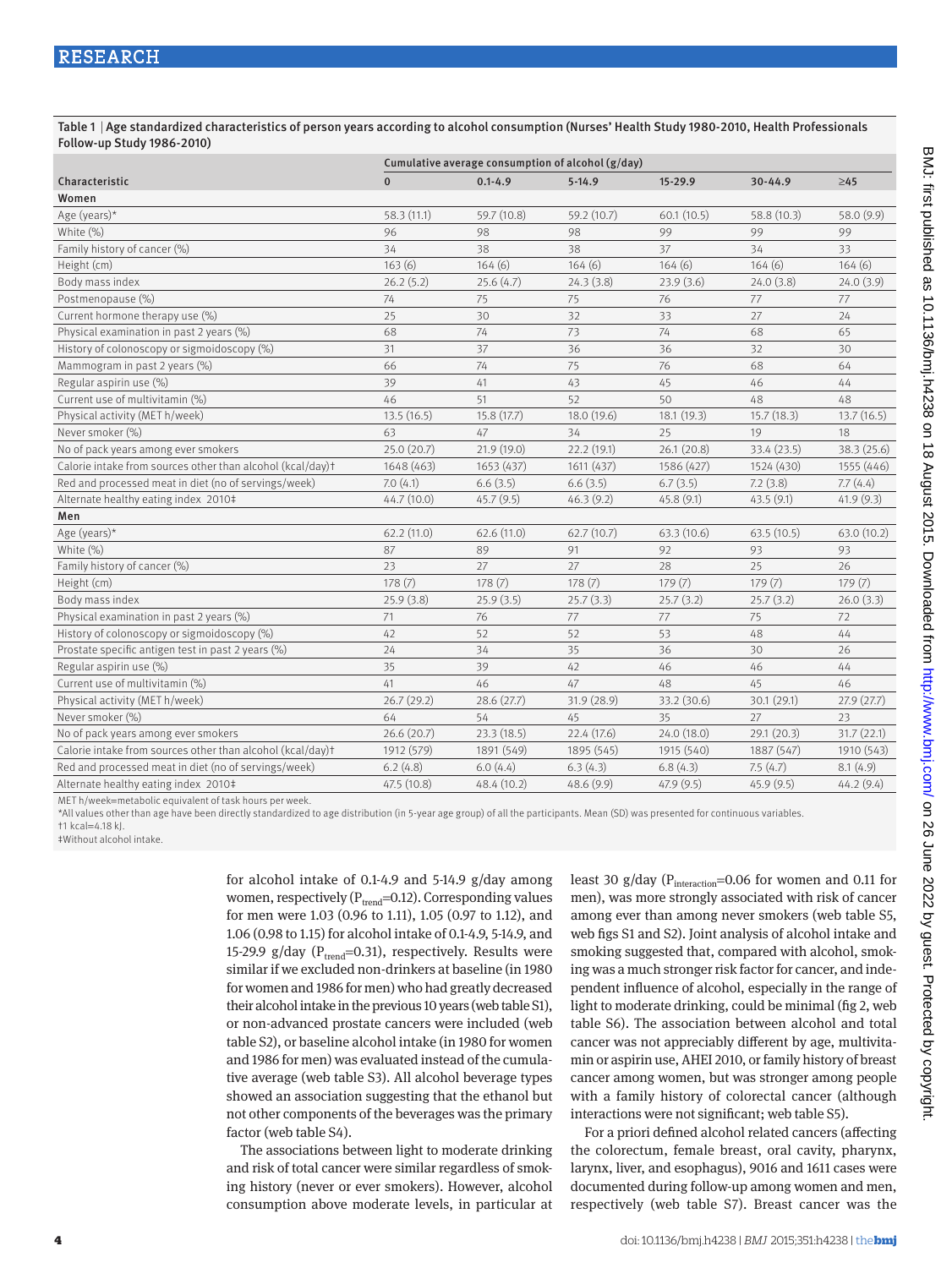|                                                          | Cumulative average consumption of alcohol (g/day) | $P_{trend}$         | $P_{trend}$           |                     |                     |                     |                          |             |
|----------------------------------------------------------|---------------------------------------------------|---------------------|-----------------------|---------------------|---------------------|---------------------|--------------------------|-------------|
|                                                          | $\bf{0}$                                          | $0.1 - 4.9$         | $5 - 14.9$            | $15 - 29.9$         | 30-44.9             | $\geq45$            | $(all)$ §                | (moderate)¶ |
| Women                                                    |                                                   |                     |                       |                     |                     |                     |                          |             |
| Total cancer (n=19 269)                                  |                                                   |                     |                       |                     |                     |                     |                          |             |
| Cases (no)                                               | 3981                                              | 8176                | 4284                  | 1932                | 687                 | 209                 |                          |             |
| Person years (no)                                        | 515 558                                           | 953 459             | 495 987               | 188 987             | 62 318              | 17913               | $\overline{\phantom{0}}$ |             |
| Age adjusted RR (95% CI)                                 | $1$ (ref)                                         | 1.05 (1.01 to 1.09) | 1.08 (1.03 to 1.12)   | 1.23 (1.16 to 1.29) | 1.40 (1.30 to 1.52) | 1.56 (1.36 to 1.79) | < 0.001                  | 0.004       |
| Multivariable RR (95% CI)*                               | $1$ (ref)                                         | 1.02 (0.98 to 1.06) | 1.04 (1.00 to 1.09)   | 1.13 (1.07 to 1.19) | 1.21 (1.12 to 1.32) | 1.30 (1.13 to 1.50) | < 0.001                  | 0.12        |
| Alcohol related cancer (n=9016)t                         |                                                   |                     |                       |                     |                     |                     |                          |             |
| Cases (no)                                               | 1839                                              | 3762                | 2064                  | 914                 | 329                 | 108                 |                          |             |
| Age adjusted RR (95% CI)                                 | $1$ (ref)                                         | 1.06 (1.00 to 1.12) | 1.14 (1.07 to 1.21)   | 1.27 (1.17 to 1.38) | 1.45 (1.29 to 1.64) | 1.71 (1.41 to 2.08) | < 0.001                  | < 0.001     |
| Multivariable RR (95% CI)*                               | $1$ (ref)                                         | 1.04 (0.99 to 1.11) | 1.13 (1.06 to 1.20)   | 1.24 (1.14 to 1.35) | 1.42 (1.25 to 1.60) | 1.66 (1.36 to 2.02) | < 0.001                  | < 0.001     |
| Alcohol related cancer without<br>breast cancer (n=1972) |                                                   |                     |                       |                     |                     |                     |                          |             |
| Cases (no)                                               | 429                                               | 822                 | 414                   | 190                 | 83                  | 34                  |                          |             |
| Age adjusted RR (95% CI)                                 | $1$ (ref)                                         | 1.01 (0.89 to 1.13) | 0.99 (0.86 to 1.13)   | 1.11 (0.94 to 1.32) | 1.56 (1.23 to 1.97) | 2.29 (1.61 to 3.25) | < 0.001                  | 0.63        |
| Multivariable RR (95% CI)*                               | $1$ (ref)                                         | 1.01 (0.90 to 1.14) | $1.00$ (0.87 to 1.15) | 1.08 (0.90 to 1.29) | 1.40 (1.10 to 1.78) | 1.99 (1.39 to 2.84) | $< 0.001$ 0.44           |             |
| Other cancer (n=10 253)                                  |                                                   |                     |                       |                     |                     |                     |                          |             |
| Cases (no)                                               | 2142                                              | 4414                | 2220                  | 1018                | 358                 | 101                 |                          |             |
| Age adjusted RR (95% CI)                                 | $1$ (ref)                                         | 1.03 (0.98 to 1.09) | 1.02 (0.96 to 1.09)   | 1.18 (1.10 to 1.28) | 1.36 (1.22 to 1.52) | 1.43 (1.17 to 1.74) | < 0.001                  | 0.91        |
| Multivariable RR (95% CI)*                               | $1$ (ref)                                         | 1.00 (0.95 to 1.06) | 0.97 (0.91 to 1.03)   | 1.03 (0.96 to 1.12) | 1.06 (0.95 to 1.19) | 1.06 (0.87 to 1.30) | 0.29                     | 0.07        |
| Men                                                      |                                                   |                     |                       |                     |                     |                     |                          |             |
| Total cancer (n=7571)‡                                   |                                                   |                     |                       |                     |                     |                     |                          |             |
| Cases (no)                                               | 1271                                              | 1998                | 2127                  | 1221                | 640                 | 314                 |                          |             |
| Person years (no)                                        | 166 243                                           | 253 036             | 261 613               | 138 955             | 60721               | 30 0 63             |                          |             |
| Age adjusted RR (95% CI)                                 | $1$ (ref)                                         | 1.04 (0.97 to 1.12) | 1.08 (1.01 to 1.16)   | 1.14 (1.05 to 1.23) | 1.32 (1.20 to 1.46) | 1.34 (1.18 to 1.52) | < 0.001                  | 0.002       |
| Multivariable RR (95% CI)*                               | $1$ (ref)                                         | 1.03 (0.96 to 1.11) | 1.05 (0.97 to 1.12)   | 1.06 (0.98 to 1.15) | 1.15 (1.04 to 1.27) | 1.13 (0.99 to 1.28) | 0.006                    | 0.31        |
| Alcohol related cancer (n=1611)+                         |                                                   |                     |                       |                     |                     |                     |                          |             |
| Cases (no)                                               | 269                                               | 381                 | 426                   | 282                 | 161                 | 92                  |                          |             |
| Age adjusted RR (95% CI)                                 | $1$ (ref)                                         | 0.96 (0.82 to 1.12) | 1.04 (0.89 to 1.21)   | 1.28 (1.08 to 1.52) | 1.60 (1.31 to 1.95) | 1.89 (1.49 to 2.41) | < 0.001                  | 0.001       |
| Multivariable RR (95% CI)*                               | $1$ (ref)                                         | 0.98 (0.83 to 1.15) | 1.06 (0.90 to 1.24)   | 1.26 (1.06 to 1.50) | 1.48 (1.21 to 1.81) | 1.62 (1.27 to 2.08) | $< 0.001$ 0.004          |             |
| Other cancer (n=5960)                                    |                                                   |                     |                       |                     |                     |                     |                          |             |
| Cases (no)                                               | 1002                                              | 1617                | 1701                  | 939                 | 479                 | 222                 |                          |             |
| Age adjusted RR (95% CI)                                 | $1$ (ref)                                         | 1.07 (0.99 to 1.16) | 1.09 (1.01 to 1.18)   | 1.10 (1.00 to 1.20) | 1.25 (1.12 to 1.39) | 1.19 (1.03 to 1.38) | < 0.001                  | 0.07        |
| Multivariable RR (95% CI)*                               | $1$ (ref)                                         | 1.05 (0.97 to 1.13) | 1.04 (0.96 to 1.13)   | 1.01 (0.92 to 1.11) | 1.07 (0.96 to 1.20) | 1.00 (0.86 to 1.16) | 0.95                     | 0.69        |

RR=relative risk; ref=reference.

\*Adjusted for age, race, height, body mass index, family history of cancer, physical exam in past two years, history of colonoscopy or sigmoidoscopy, smoking in pack years, physical activity, regular aspirin use, multivitamin use, total energy intake (without alcohol), red and processed meat intake, alternate healthy eating index 2010 (without alcohol); prostate specific antigen test in past two years (men only); and menopause status, postmenopausal hormone use, and mammogram in past two years (women only).

†Included cancers of the colorectum, breast (for women), oral cavity, pharynx, larynx, liver, and esophagus.

Table 2 | Alcohol consumption and risk of total cancer, alcohol related cancer, and other cancer

‡For prostate cancer, only advanced cases were included.

§Calculated using continuous alcohol consumption.

¶Calculated using continuous alcohol consumption and restricted to women with alcohol consumption lower than 15 g/day or men with alcohol consumption lower than 30 g/day, respectively.

leading alcohol related cancer in women, whereas colorectal cancer was the major alcohol associated cancer in men. Among women, even an alcohol consumption of 5-14.9 g/day was associated with an increased risk of these cancers (relative risk 1.13 (95% confidence interval 1.06 to 1.20), primarily driven by breast cancer (table 2), and similar for never and ever smokers (fig 2, web table S8) after controlling for obesity and other covariates.

By contrast, risk of alcohol related cancers increased among light and moderate male drinkers who ever smoked ( $P_{trend}$ =0.006) but not among those who never smoked ( $P_{trend}$ =0.18). Consumption of at least 30 g/day of alcohol was more strongly associated with risk of cancer among ever than never smokers ( $P_{interaction} = 0.06$ for women and 0.03 for men). The association between alcohol and alcohol related cancers was also stronger for ages 65 and above and for those with a family history of colorectal cancer, although interactions were not significant. No association between alcohol consumption and risk of other cancers was detected (table 2).

Regularity of drinking and heavy episodic drinking were weakly associated with increased risk of total cancer, although the associations were not significant after adjusting for cumulative alcohol consumption (table 3). Joint analyses of total alcohol consumption and drinking patterns suggested that total alcohol consumption drives the association with risk of cancer (web tables S9 and S10). For alcohol related cancers, increased frequency of drinking was associated with increased risk in men but not in women (web table S11), whereas heavy episodic drinking was associated with increased risk of alcohol related cancer in women but not in men after adjusting for total alcohol (web table S12).

#### **Discussion**

### Principal findings

In two large prospective cohort studies in the USA, the Nurses' Health Study (NHS) and Health Professionals Follow-up Study (HPFS), we quantified risk of cancer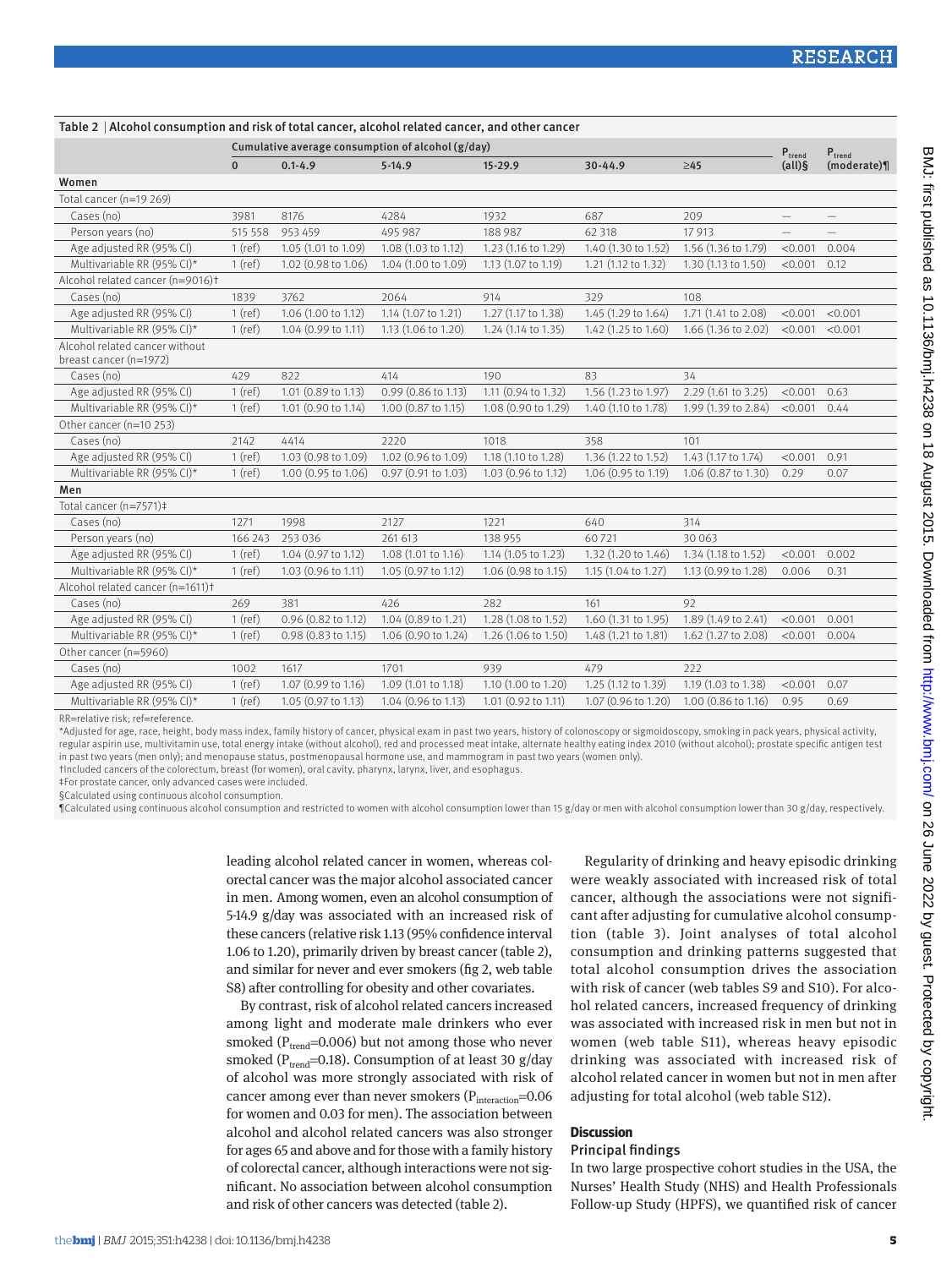

Fig 1 | Non-parametric regression curves showing the association between alcohol consumption and risk of cancer (total and alcohol related). Blue lines=relative risk; dotted lines=95% confidence intervals

across all levels of alcohol consumption among women and men separately, with a focus on light to moderate drinking and never smokers. Overall, light to moderate drinking (alcohol intake of <15 g/day for women and <30 g/day for men) was associated with a small but non-significant increase in cancer risk in both women and men. For men, the association with alcohol related cancers was driven largely by smoking, and light to moderate drinking did not appreciably increase risk in never smokers. Among women, even consumption of 5-14.9 g of alcohol per day was associated with increased risk of alcohol related cancers, mainly breast cancer. Regularity of drinking and heavy episodic drinking was not significantly associated with increased risk of cancer, after adjustment for total alcohol consumption.

### Comparison with other studies

It is estimated that alcohol consumption has caused 3.6% of all cancers worldwide (1.7% in women and 5.2% in men), $27$  and 3.2% to 3.7% of cancer deaths in



Fig 2 | Risk of total and alcohol related cancer jointly by alcohol consumption and smoking history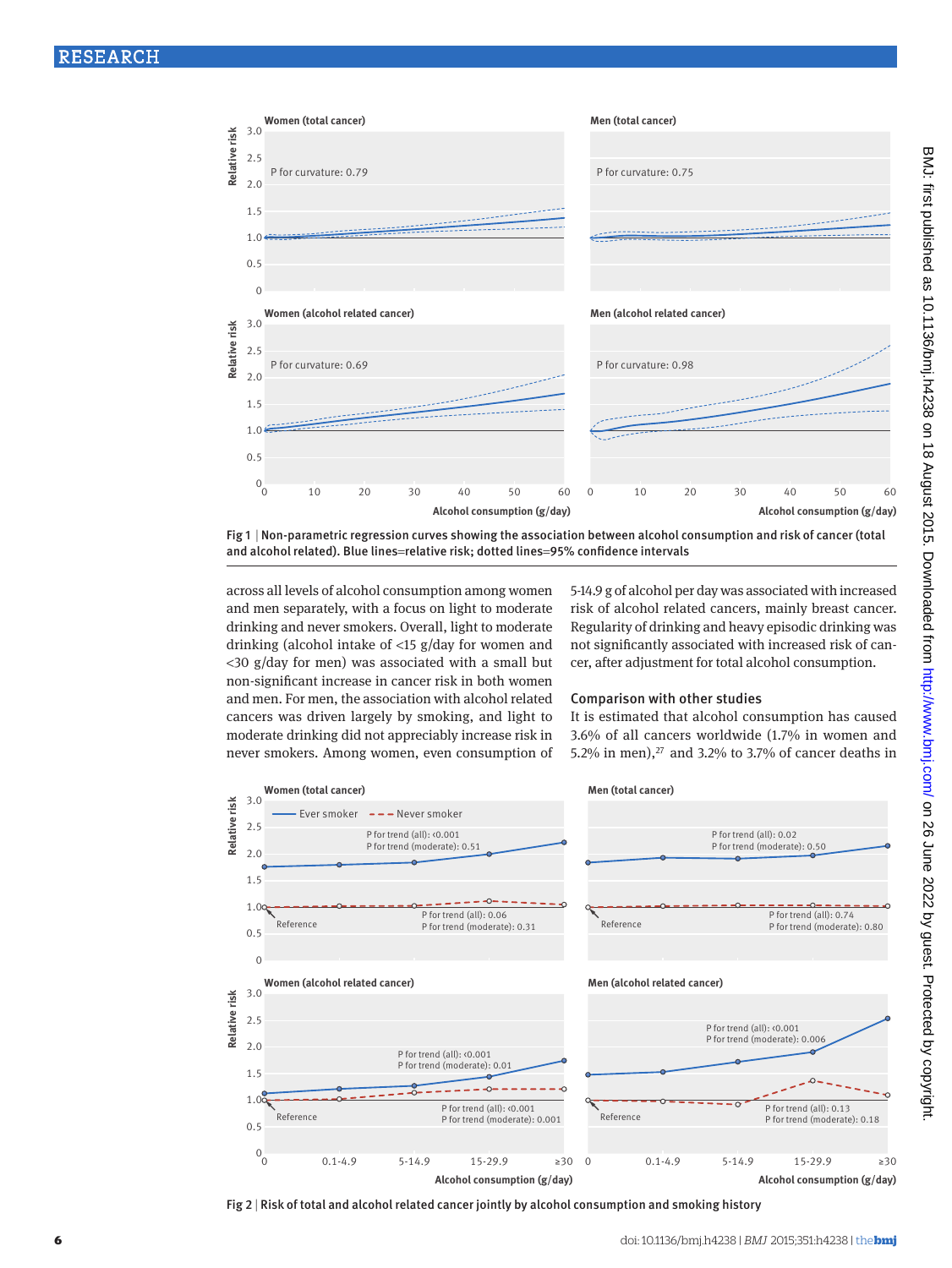#### Table 3 | Drinking patterns and risk of total cancer Women Men Cases (no) Person years (no) Multivariable RR (95% CI)\* Multivariable RR (95% CI)† Cases (no) Person years (no) Multivariable RR (95% CI)\* Multivariable RR (95% CI)† Frequency of drinking (drinks/week) 0 5166 512 091 1 (ref) 1 (ref) 1633 187 897 1 (ref) 1 (ref) 1-2 3069 326 224 1.00 (0.96 to 1.05) 0.98 (0.93 to 1.03) 1499 187 663 1.02 (0.95 to 1.10) 0.99 (0.90 to 1.08) 3-4 1236 119 744 1.03 (0.97 to 1.10) 1.00 (0.93 to 1.07) 727 90 762 1.00 (0.92 to 1.10) 0.95 (0.85 to 1.07) 5-6 1385 112 878 1.09 (1.03 to 1.17) 1.02 (0.94 to 1.10) 826 92 965 1.01 (0.93 to 1.11) 0.94 (0.84 to 1.07) 7 986 81 299 1.08 (1.01 to 1.16) 0.97 (0.88 to 1.06) 957 84 137 1.09 (1.00 to 1.19) 0.99 (0.87 to 1.12)  $P_{\text{trend}}$  =  $-$  <0.001 0.98  $-$  0.10 0.72 Highest no of drinks consumed in 1 day 0 4881 453 421 1 (ref) 1 (ref) 1403 149 861 1 (ref) 1 (ref) 1-2 5969 570 288 1.04 (1.00 to 1.08) 1.02 (0.97 to 1.07) 2206 231 914 1.02 (0.95 to 1.09) 0.98 (0.90 to 1.07) 3-5 2040 207 471 1.06 (1.00 to 1.12) 0.99 (0.93 to 1.06) 903 103 447 1.05 (0.96 to 1.15) 0.97 (0.87 to 1.09) ≥6 498 44 084 1.13 (1.03 to 1.24) 1.05 (0.95 to 1.17) 224 24 735 1.13 (0.98 to 1.31) 1.03 (0.87 to 1.22)  $P_{\text{trend}}$ § — — <0.001 0.18 — — 0.16 0.96

RR=relative risk; ref=reference.

\*Adjusted for the same covariates as listed in table 2.

†Adjusted for total alcohol intake.

‡Calculated using continuous days of alcohol consumption.

§Calculated using the median of each category as a continuous variable.

the USA.[28](#page-7-26) These estimates were primarily based on relative risks from studies focused on high intake of alcohol. Indeed, few prospective studies have examined the association of light to moderate alcohol consumption, the most prevalent levels of alcohol intake, with risk of total cancer. Our findings that light to moderate alcohol drinking was not appreciably associated with risk of total cancer in women and men was consistent with findings from women in the British Million Women study.<sup>[7](#page-7-6)</sup>

We also found that alcohol consumption above moderate levels was more strongly associated with risk of cancer among ever smokers than among never smokers. This suggests that the independent influence of alcohol on cancer risk could be limited to populations such as the USA, where the prevalence of smoking is steadily decreasing and light and moderate drinking is prevalent. Indeed, a large consortium analysis has suggested that among never smokers, the association between alcohol consumption and the risk of head and neck cancer is apparent only at high doses (at least three drinks per day), and confined to pharyngeal and laryngeal cancers[.29](#page-7-27)

The Million Women Study researchers also found that increasing alcohol intake was associated with an increased risk of cancers of the upper aerodigestive tract among current smokers but not among never smokers[.7](#page-7-6) However, among both never and ever smoking women, an increase in risk of alcohol related cancers, mainly breast cancers, was observed for up to one drink of alcohol per day, which was consistent with findings from our previous analysis on breast cancer as well as the British Million Women study that moderate alcohol intake was associated with a modest increased risk of breast cancer[.7](#page-7-6) [30](#page-7-28)

Genetic predisposition should also be taken into account when discussed individually on the most appropriate levels of drinking. Although we have limited information on family history of these cancers, we observed stronger association of alcohol intake and overall cancer among people who had a family history of colorectal

cancer[31](#page-7-29) but minimal differences among people with versus without family history of breast cancer.

#### Potential mechanisms

Acetaldehyde, the first and most toxic ethanol metabolite, is considered a cancer causing agent. $32$  Ethanol could also stimulate carcinogenesis by inhibiting DNA methylation and interacting with retinoid metabolism. Bacterial microbiota contributes to the metabolism of alcohol and could mediate many disease promoting and genotoxic effects of alcohol,<sup>33</sup> in particular for colorectal cancer[,34](#page-7-32) as well as cancers of the oral cavity, where saliva acetaldehyde was found to be high for increasing ethanol intake and where further metabolism of acetaldehyde is limited.<sup>35</sup> Breast tissue might be more susceptible to alcohol than other organs. Probable explanations involve increased estrogen and androgen levels.<sup>30</sup> <sup>[36](#page-7-34)</sup>

## Strengths and limitations of the study

Study strengths included detailed prospective and updated assessment of alcohol consumption, including both quantity and drinking patterns, long term follow-up, and large number of participants to examine association by smoking history and other risk profiles, as well as parallel assessment in women and men. Limitations included self reported alcohol use, but this has previously been shown to be highly reproducible within our cohorts and strongly correlated with levels of high density lipoprotein cholesterol.<sup>24</sup> Furthermore, measurement error does not substantially affect estimates of the alcohol association[.37](#page-7-35) In addition, since health professionals are generally health conscious, we had limited power to fully evaluate the influence of binge drinking and extremely high levels of alcohol consumption on risk of cancer, as well as risk among current smokers. Finally, residual confounding could not be excluded.

### Conclusions

In summary, our study provides a comprehensive assessment of the relation between alcohol intake,